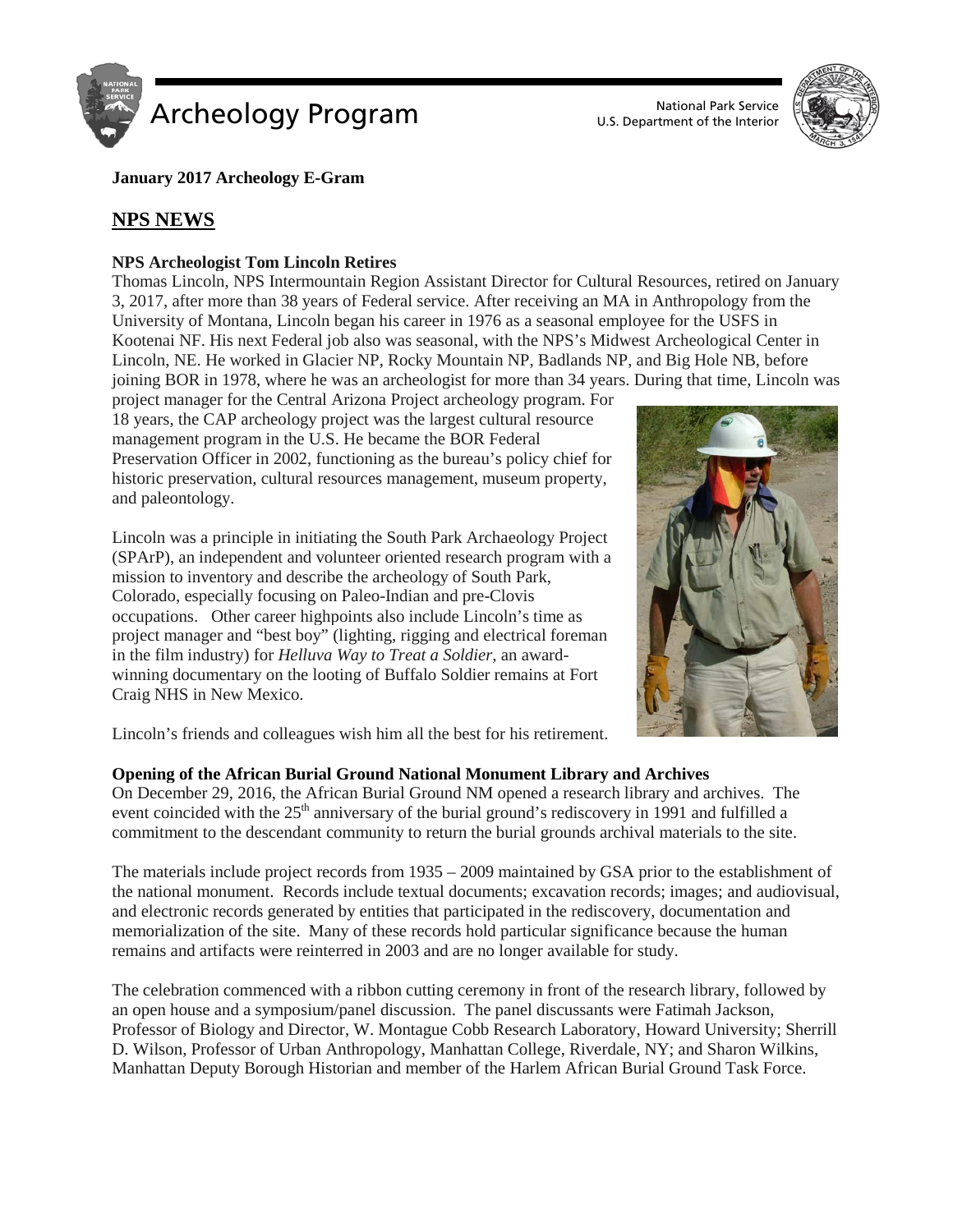

From left, Sharon Wilkins, Fatimah Jackson, NPS Historian Michael Frazier, and Superintendent Shirley McKinney.

# **NPS Chesapeake Bay Indigenous Cultural Landscape Research and Outreach Through 2016**

In 2009, President Obama signed an E.O. recognizing the Chesapeake Bay as a national treasure and calling on the federal government to restore and protect the nation's largest estuary and its watershed. The E.O. established a Federal Leadership Committee to oversee the development and coordination of reporting, data management and other activities by agencies involved in Bay restoration. One outcome of the Federal Leadership Committee was the NPS Chesapeake Bay Office, including an Indigenous Cultural Landscape (ICL) team. The ICL team has coordinated projects to articulate an indigenous perspective of the Chesapeake landscapes and communicate this perspective to varying communities.

# *Presentations*

The ICL team has made presentations at the DOI Museum, the Virginia Land Conservation Conference, the NPS Scaling Up Webinar, the Captain John Smith Chesapeake NHT Advisory Council, and a Virginia Outdoors Plan Regional meeting.

Deanna Beacham will chair an ICL panel presentation, *Indigenous Cultural Landscapes: From Concept to Research, Results, Rewards, and the Future*, at the 2017 George Wright Society Conference, April 2-7, 2017, in Norfolk, Virginia.

# *Publications*

The Rappahannock Tribe ICL report, *Defining the Rappahannock Cultural Landscape,* was released in December 2016. The February 2016 ICL priorities report indicates that the York River (including the Mattaponi and Pamunkey rivers) and the James River (including the Nansemond and Chickahominy rivers) are likely candidates for future research. ICL staff have submitted an article on the ICL program to the George Wright Forum for publication in the spring 2017 issue. Joe McCauley, Chesapeake Conservancy, published an article about ICL on the Living Landscape Observer's blog at [http://livinglandscapeobserver.net/rappahannock-retracing-their-past/.](http://livinglandscapeobserver.net/rappahannock-retracing-their-past/)

# *Outreach*

The ICL team members keep a list of anecdotal reports of similar research or programs; currently, there is no formal way to track this information. Help their efforts by reporting other ICL research, particularly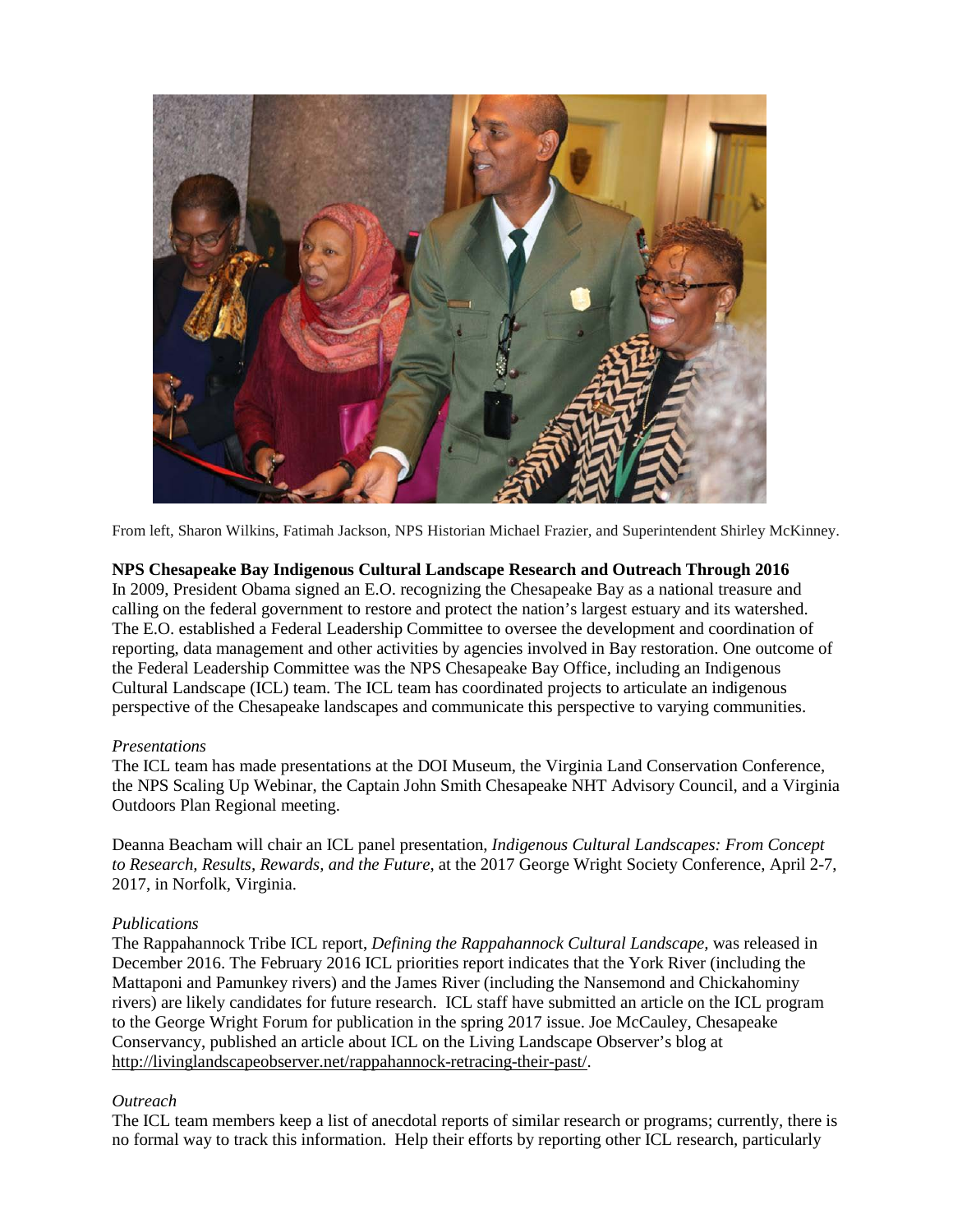projects using the ICL methodology. The team seeks information about presentations, articles, or other outreach on the concept.

The Department of the Interior presentation is archived at <https://www.youtube.com/watch?v=1r8lYx8bzBs>. The Stewardship YouTube channel can be accessed at <https://www.youtube.com/channel/UCq20uo78CZgRS4irDsM5gtA> . The Scaling Up Webinar is on the NPS Stewardship Institute YouTube channel at [https://www.youtube.com/watch?v=Dn5PxP\\_whUU](https://www.youtube.com/watch?v=Dn5PxP_whUU) . *Defining the Rappahannock Cultural Landscape* is temporarily available at a google drive link at [https://drive.google.com/file/d/0B\\_DUAVEvRNpvZjhfYXVTSWtfOEU/view.](https://drive.google.com/file/d/0B_DUAVEvRNpvZjhfYXVTSWtfOEU/view) To learn more about Chesapeake indigenous cultural landscapes, go to <https://www.nps.gov/chba/learn/news/indigenous-cultural-landscapes.htm>

**Contact:** Deanna Beacham, NPS American Indian Consultant, Chesapeake Conservancy

#### **President Obama designates National Monuments with Antiquities Act**

President Obama has used the Antiquities Act to establish Bears Ears National Monument in southeastern Utah, against the wishes of the state's governor and congressional delegation, but with the support of environmental groups and Native American tribes. The president also designated Gold Butte NM in Nevada, saying that the monuments will protect some of the country's "most important cultural treasures, including abundant rock art, archaeological sites, and lands considered sacred by Native American tribes." The proclamation gives tribal access to the land, and some hunting, fishing and grazing. The monument designation would not block existing mineral or oil and gas rights on Bears Ears.

# **Court Rules in Favor of National Park Service in Wilderness Cultural Resources Case**

The Western Washington District Court, 9<sup>th</sup> Circuit, has ruled in favor of the NPS in Wilderness Watch v. Creachbaum. Wilderness Watch alleged that the NPS had violated the Administrative Procedure Act by improperly interpreting the Wilderness Act. Between 2011 and 2015 Olympic NP had carried out maintenance on five historic structures in the Olympic Wilderness. The Court found in NPS' favor on all of the claims and upheld the park's decision to maintain all five structures. This ruling has implications for maintenance of archeological sites in wilderness areas, especially in the  $9<sup>th</sup>$  Circuit.

The Court defers to a Federal agency's interpretation if there is ambiguity in the law in question. The Court found that Sections 1131 and 1133 of the Wilderness Act created an ambiguity and that NPS interpretation of the Wilderness Act (that historical preservation furthers a goal of the Act and that historic preservation work in wilderness could be performed consistent with the Act) was entitled to deference. The Court concluded that the NPS interpretation of the Wilderness Act was reasonable.

The Court noted that "This case has implications greater than a record review typically suggests, as it will influence the Park Service' management of wilderness areas." It agreed with the NPS interpretation of "historical use" as including cultural as well as natural resources. It also acknowledged the NPS position that "the Wilderness Act does not mandate the decay and eventual destruction of all historic structures in wilderness, nor does the NHPA require their preservation. "

To read the full decision, go to [http://law.justia.com/cases/federal/district](http://law.justia.com/cases/federal/district-courts/washington/wawdce/3:2015cv05771/222780/55/)[courts/washington/wawdce/3:2015cv05771/222780/55/](http://law.justia.com/cases/federal/district-courts/washington/wawdce/3:2015cv05771/222780/55/)

*By Karen Mudar*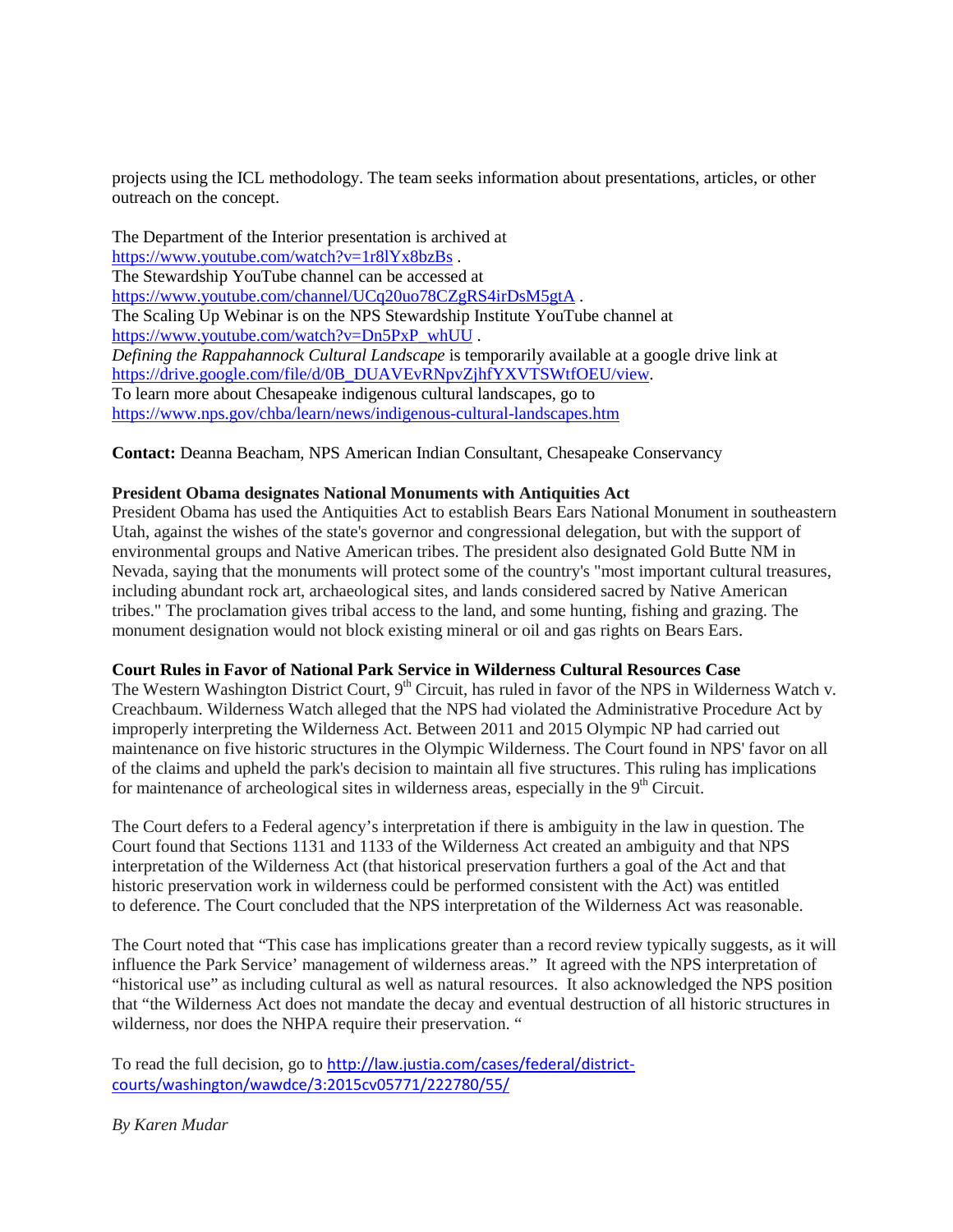# **National Park Service Releases** *Cultural Resources Climate Change Strategy*

The NPS has released the *Cultural Resources Climate Change Strategy* (CRCC Strategy). The CRCC Strategy sets out the broad scope of cultural resources in relation to climate change and identifies major directions of action in cultural resources and climate change for the NPS. These directions in turn will help shape and support collaboration with cultural resource and climate change partners both nationally and internationally. The CRCC Strategy is designed as a companion document to the NPS Climate Change Response Strategy (CCRS) released in 2010, and expands on topics introduced in the 2014 Director's Policy Memo, Climate Change and Stewardship of Cultural Resources.

The CRCC Strategy is available online at [https://www.nps.gov/subjects/climatechange/culturalresourcesstrategy.htm.](https://www.nps.gov/subjects/climatechange/culturalresourcesstrategy.htm)

**Contact:** Marcy Rockman, Climate Change Adaptation Coordinator for Cultural Resources, (202) 354- 2105; or Kirk Cordell, Deputy Associate Director for Science, Technology & Training and Executive Director, National Center for Preservation Technology & Training, (318) 356-7444.

#### **Four Archeology Sites Among New National Historic Landmarks**

On January 11, 2017, DOI Secretary Sally Jewell announced the designation of 24 new National Historic Landmarks (NHLs), including 4 archeological sites.

The *Kimball Village Site*, Plymouth County, Iowa, is an exceptionally well-preserved, circa CE 1100- 1250, Plains Village site. It embodies distinctive characteristics of early indigenous farmers, settlements, and material culture that typify early Plains Village sites. This was a transformative chapter in North American mid-continental history, when people switched from hunting and gathering and small-scale crop production to a nucleated sedentary lifestyle based on intensive maize horticulture and compact villages of substantive timber lodges.

The *Biesterfeldt Site*, Ransom County, North Dakota, is an earth lodge village site occupied by the Cheyenne Indians ca. 1724-1780. As the only known representative of that brief period in their history during which they pursued a horticultural way of life, the site has potential to yield critical information on history of that tribe and various neighboring tribes. Biesterfeldt also has the potential to inform us about the development of Plains Indian culture during a period of intense and dramatic change.

*Walrus Islands Archeological District* near Togiak, Alaska, is one of the few remaining places with evidence of human occupation of the Bering Sea continental shelf when sea levels were substantially lower than at present. At least 6,000 years ago, the earliest inhabitants of Round Island, one of seven islands in the district, were marine-adapted and practiced more generalized settlement and subsistence patterns, including hunting walrus on the beaches, than previously recognized by Alaska researchers.

*48GO305*, Goshen County, Wyoming, commonly known as "Hell Gap Site," contains evidence of repeated occupations by nine Paleoindian cultural complexes in well-stratified deposits. To date, no other excavated Paleoindian site in North America contains a record that includes all of the cultural complexes known on the Plains spanning from between 13,000 and 8,500 years ago. Since its discovery and initial investigation, 48GO305 has been associated with cutting edge research in Paleoindian archeology.

The National Historic Landmarks Program recognizes historic properties of exceptional value to the nation and promotes the preservation efforts of federal, state, and local agencies and Native American tribes, as well as those of private organizations and individuals. The program is one of more than a dozen administered by the NPS that provide states and local communities technical assistance, recognition and funding to help preserve our nation's shared history and create close-to-home recreation opportunities.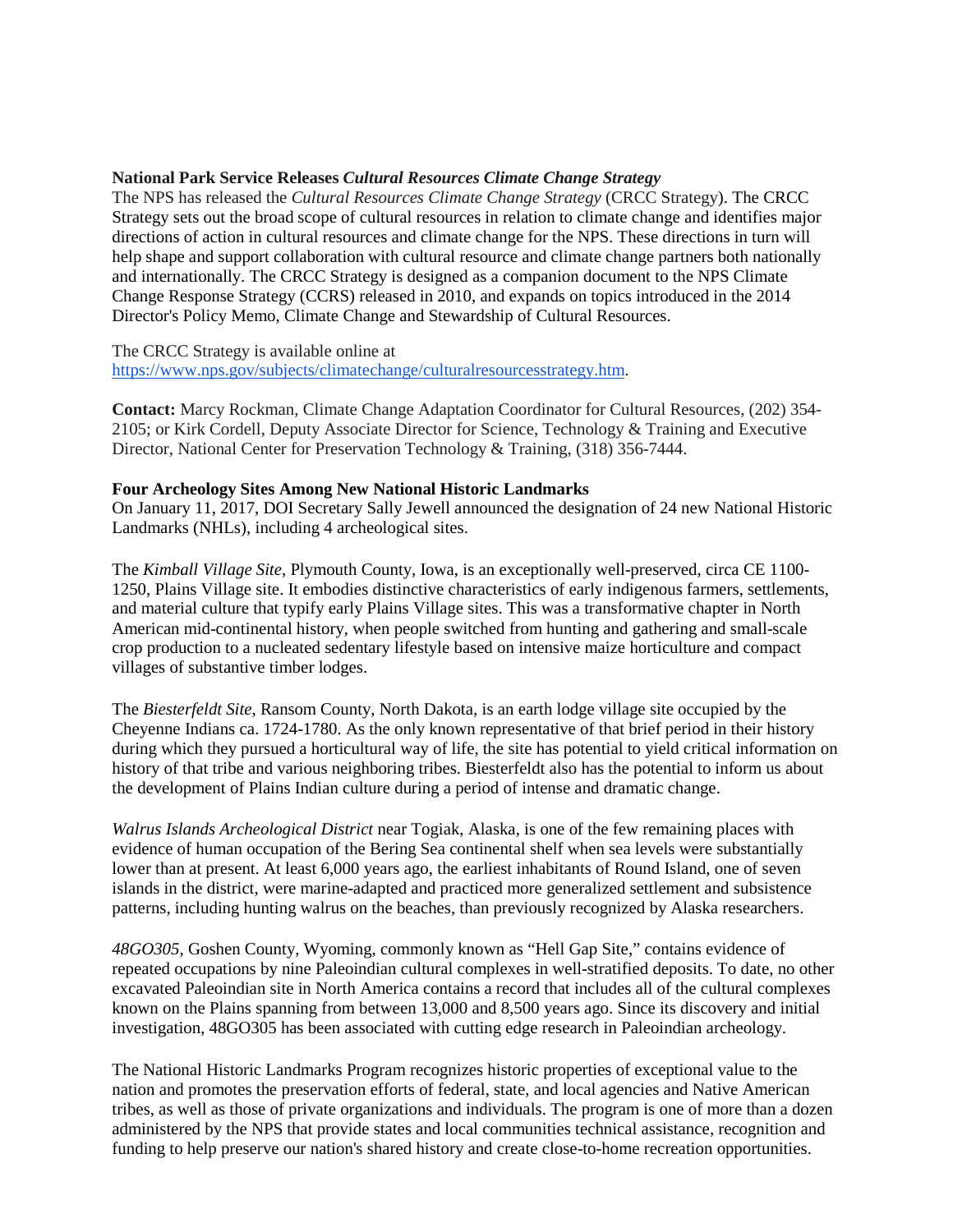To read the complete nominations or to learn more about the National Landmarks Program, go to <https://www.nps.gov/nhl/>

*From story by Thomas Crosson*

# **FEDERAL NEWS**

### **Bureau of Land Management to Cut Solar Energy Program to Protect Cultural Resources**

The BLM is looking to eliminate a solar development zone in southern Colorado. The agency has proposed eliminating the 3,822-acre Four-Mile East Solar Energy Zone due to conflicts with cultural and natural resources in an area 13 miles east of Alamosa, Colorado. The four solar energy zones in the San Luis Valley were created in 2012 as a way to streamline the review process for solar proposals. No solar plants have yet been built in the solar zones. The agency received input from six Native American tribes with historical ties to the Four-Mile East zone.

### **Bureau of Land Management Sells Oil Leases in Chaco Region for \$3 Million Despite Protests**

BLM has auctioned oil and gas drilling rights in northwest New Mexico despite protests from Native Americans and environmentalists. The rights for drilling on 843 acres sold for \$3 million on January 25, 2017. The sale of the parcels had been postponed on three occasions since 2012. The parcels are all outside of a 10-mile buffer that has been established around the park. The agency will not release the parcels to the winning bidders until several protests filed in connection with the sale are resolved. Critics contend the parcels are too close to Chaco Culture NHP and that development in an expansive stretch they refer to as "the greater Chaco area" could damage cultural resources.



#### **The Federal Archeologist's Bookshelf**

*Landscape Scale Archeological Resource Management* (So many important articles and documents about managing archeological resources on a landscape scale have become available recently that the FAB is focused on a topic this month instead of a single publication.)

In 2013, Secretary of the Interior Jewell distributed Order No. 3330 – *Improving Mitigation Policies and Practices of the Department of the Interior*. The purpose of the Order was to "establish a Departmentwide mitigation strategy that will ensure consistency and efficiency in the review and permitting of infrastructure development projects and in conserving our Nation's valuable natural and cultural resources." Section 4 directed the Energy and Climate Change Task Force to develop a strategy to "strengthen mitigation practices so as to effectively offset impacts of large development projects…through the use of landscape-level planning…"

*A Strategy for improving the mitigation Policies and Practices of the Department of the Interior* (2014) outlines key principles and actions needed to successfully shift from a reactive, project-by-project approach to more predictable and effective management of lands and resources. Many natural resource programs already employ a landscape level approach that includes digital data in GIS layers for management of individual resources.

The cultural resources section of the strategy, *A Landscape-Scale Approach to Managing Cultural Resources and Mitigating Adverse Effects on Historic Properties* (released separately in 2016), identifies points of intersection with current NHPA Section 106 and 110 practices. Suitably detailed and complete data in a digital format, (and, in the absence of suitable information, predictive modeling) are all essential for integrating historic preservation concerns early in the planning process and on par with natural resources.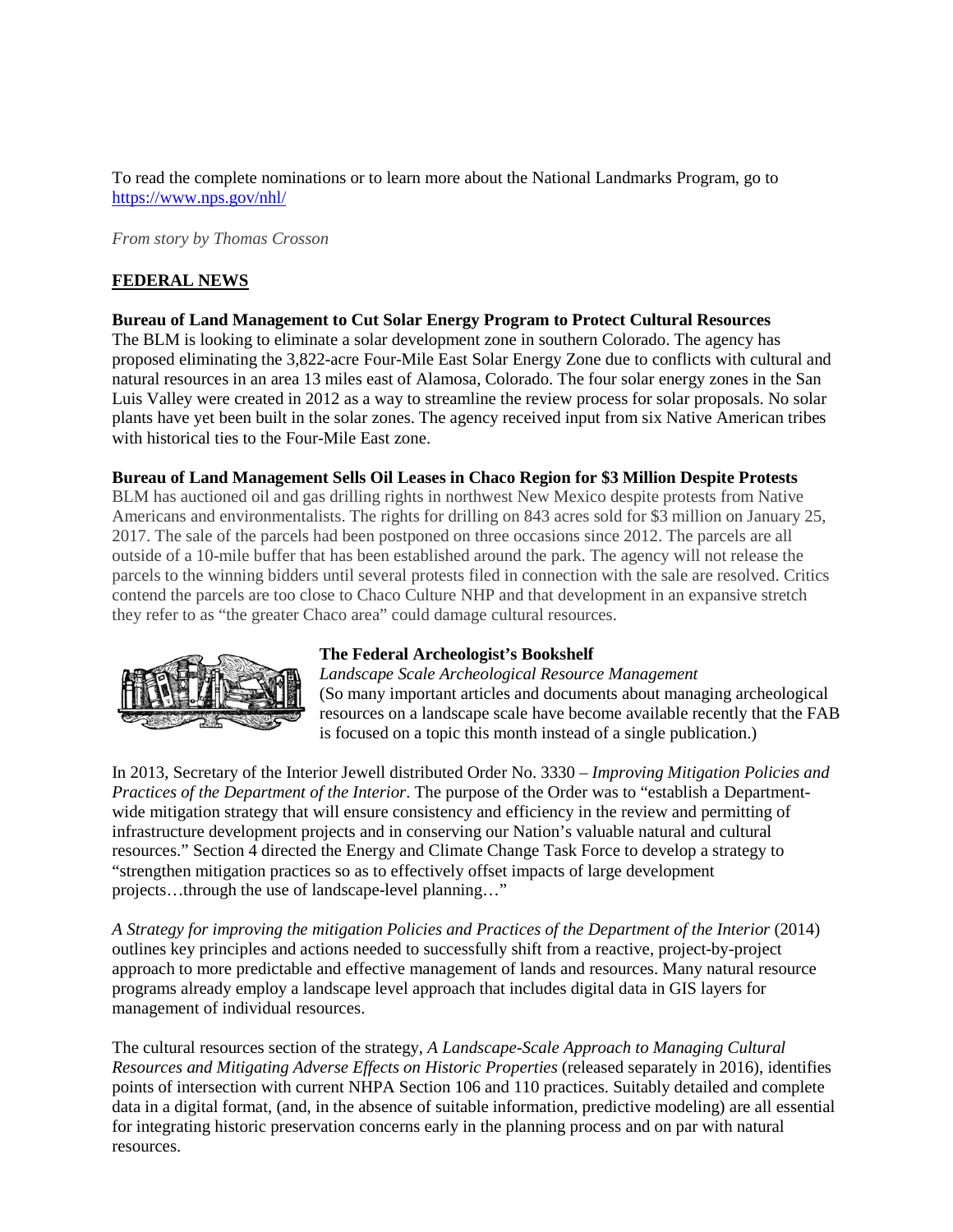During development of the strategy cultural resources section, DOI Federal Preservation Officers requested that the Society for American Archaeology develop professional community position statements on four topics relevant to landscape level management of archeological resources. Reports on three of the four topics – archeological site equivalency; durability of survey data; and role of predictive modeling in landscape-level planning – were repurposed as articles in a special, open-access volume of *Advances in Archaeological Practice.* (Findings on the fourth research topic, terminology, contributed to common terms of art across the articles.) Taken together, these articles provide context, historical background, and examples to better understand and operationalize the DOI guidance.

*Archaeological Survey Data, Quality, Durability, and Use in the United States* focusses on understanding the assets and limits of present survey data and discusses ways to improve data collection and use. The authors identify the shift from paper to digital survey records systems as a major challenge for full participation in landscape-level planning. More powerful, widely used, accurate and standardized digital data is needed for management and research, especially for predictive modeling that is an important component of landscape-level management.

*Incorporating Archaeological Resources in Landscape-Level Planning and Management* explores the ways that archeological data can inform early stages of regional planning for management and for projects. Authors stress that digital data is essential for articulation with natural resource planners, who customarily rely on GIS-based analyses.

*Values-Based Management of Archaeological Resources at a Landscape Scale* points out that it is not possible to easily assess cultural resources across large landscapes on the site-by-site basis outlined by the NHPA processes. The authors provide useful examples of ways that CRM projects developed algorithms to partition survey data into several different classes for planning purposes. They emphasize that the algorithms formalize informal decision-trees that knowledgeable archeologists use to make recommendations, and that the algorithms will be specific to each project and data characteristics.

The utility and necessity of landscape-level regional planning has been demonstrated through a number of CRM projects, including the BLM Permian Basin Project and the Dolores Project. The Village Ecosystem Dynamics Project (VEP) that has successfully used survey data from a variety of sources to model population growth and migration in the Southwest is an excellent illustration of the need for standardized and complete survey data in a digital format. Another good example is the joint BOEM-NOAA *A Guidance Document for Characterizing Tribal Cultural Landscapes* (2015). This study used a landscapescale approach to develop methodology and guidance for working with tribes to identify locations of tribal significance. The agencies worked with three tribes in California and Oregon to develop best practices for respectful exchange of information organized as GIS layers to protect sites and areas.

To read the documents referenced here:

Secretary's Order 3330: [https://www.doi.gov/sites/doi.gov/files/migrated/news/upload/Secretarial-Order-](https://www.doi.gov/sites/doi.gov/files/migrated/news/upload/Secretarial-Order-Mitigation.pdf)[Mitigation.pdf](https://www.doi.gov/sites/doi.gov/files/migrated/news/upload/Secretarial-Order-Mitigation.pdf)

*A Strategy for improving the mitigation Policies and Practices of the Department of the Interior:*  [https://www.doi.gov/sites/doi.gov/files/migrated/news/upload/Mitigation-Report-to-the-](https://www.doi.gov/sites/doi.gov/files/migrated/news/upload/Mitigation-Report-to-the-Secretary_FINAL_04_08_14.pdf)Secretary FINAL 04 08 14.pdf

*A Landscape-Scale Approach to Managing Cultural Resources and Mitigating Adverse Effects on Historic Properties* available from Dan Odess, Daniel Odess@nps.gov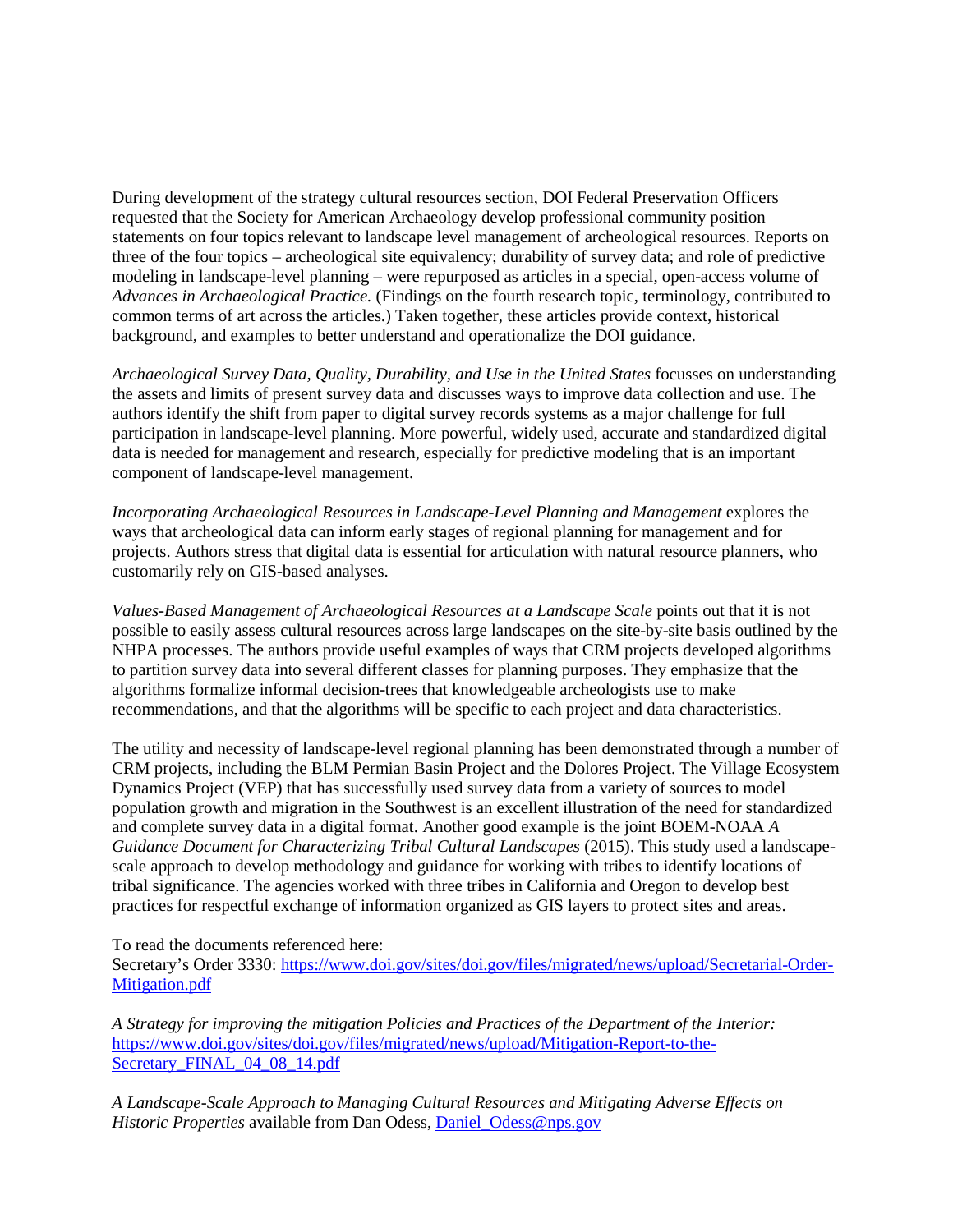# *Advances in Archaeological Practice:*

*Archaeological Survey Data, Quality, Durability, and Use in the United States Incorporating Archaeological Resources in Landscape-Level Planning and Management Values-Based Management of Archaeological Resources at a Landscape Scale* <http://saa.publisher.ingentaconnect.com/content/saa/aap/2016/00000004/00000002>

*A Guidance Document for Characterizing Tribal Cultural Landscapes* <https://www.boem.gov/2015-047/>

*by Karen Mudar*

# **GRANTS AND TRAINING**

# **Online Training for American Indian Sacred Sites Now Available**

A comprehensive online training module for federal employees and contractors about the importance of protecting and accommodating access for Native American tribes to places of sacred significance was finalized in Fall 2016 with assistance from DOJ National Indian Country Training Initiative, and is now available on line.

The video is a product of an MOU signed by the Departments of Defense, Interior, Agriculture, Energy, and the Advisory Council on Historic Preservation (ACHP) to improve the protection of and Indian access to sacred sites through interagency coordination and collaboration. To date, the MOU working group has completed: 1) a policy review of all relevant/applicable laws, regulations and policies; 2) an information paper for stakeholders outside the Federal government explaining the subject matter, the MOU and directing where to find further information; 3) A policy statement on confidentiality explaining the cultural significance of protecting knowledge and location of these sites from non-tribal members. The MOU has been extended through December 31, 2024.

To view the training, go to<https://www.justice.gov/tribal/video/sacred-sites-training-video>

# **NAGPRA Grants Now Available for FY17**

The National NAGPRA Program is currently accepting applications for their Consultation/Documentation and Repatriation grant programs. Access more information and the applications through the NAGPRA Grants website: [https://www.nps.gov/nagpra/GRANTS/INDEX.HTM.](https://www.nps.gov/nagpra/GRANTS/INDEX.HTM) Deadlines to apply are March 9, 2017 for Consultation/Documentation grants and June 1, 2017 for Repatriation grants.

**Contact**: Sarah Glass, Notice and Grant Coordinator, National NAGPRA Program, 202.354.1479

# **National Park Service 2017 Archeological Prospection Workshop**

The NPS will offer a workshop on archeological prospection techniques. C*urrent Archeological Prospection Advances for Non-destructive Investigations of the Pea Ridge Civil War Battlefield* will be held May 15--19, 2017, at the Pea Ridge NMP, Benton County, Arkansas. This will be the twentyseventh year of the workshop dedicated to the use of geophysical, aerial photography, and other remote sensing methods as they apply to the identification, evaluation, conservation, and protection of archeological resources.

The workshop will present lectures on operation, methodology, processing, and interpretation with handson use of the equipment in the field. The lectures will be at a meeting room in Rogers, Arkansas. The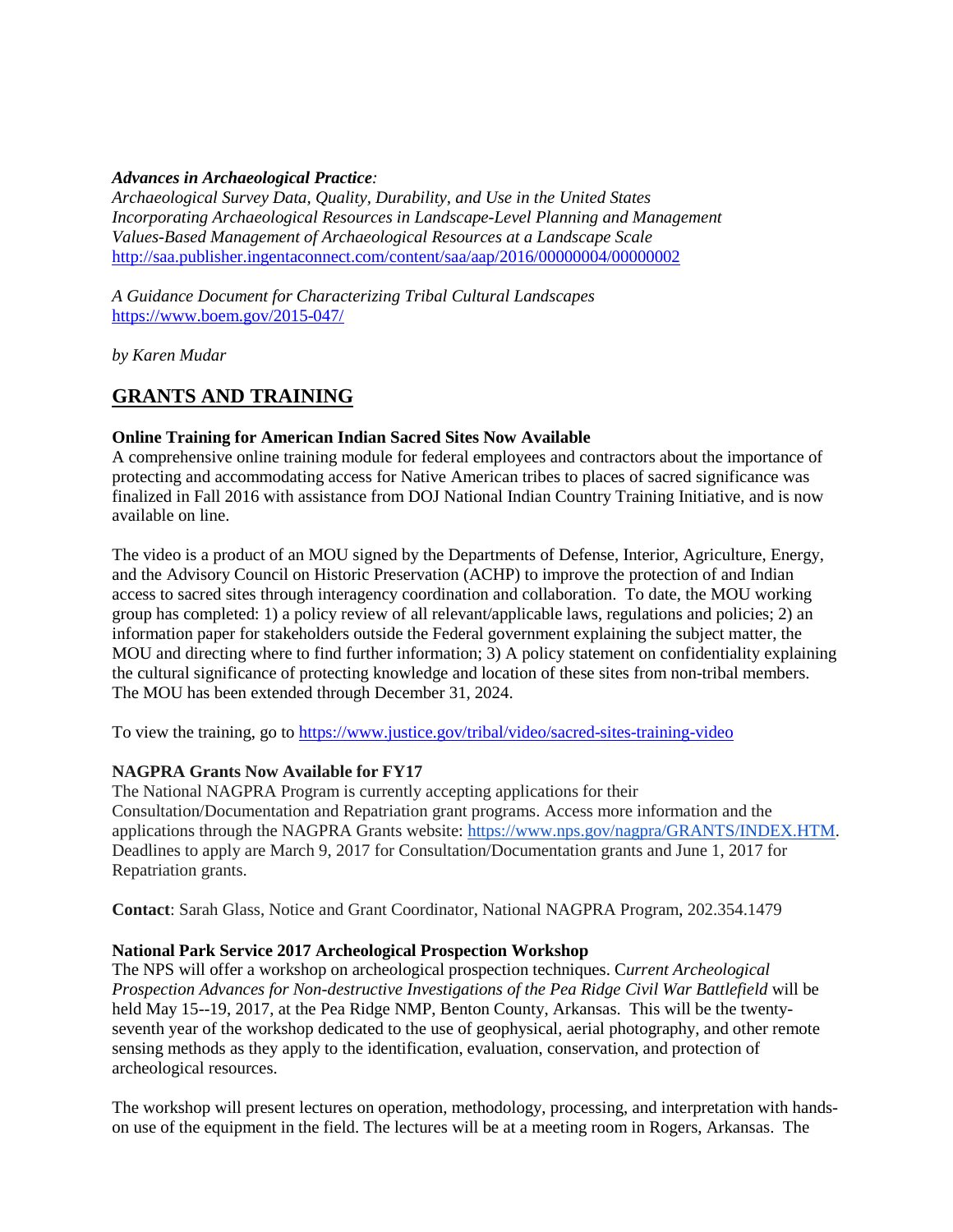field exercises will take place at the Pea Ridge NMP. The park commemorates the March 7-8, 1862, Civil War battle between Federal and Confederate troops in northwestern Arkansas.

Co-sponsors for the workshop include the NPS Midwest Archeological Center, Pea Ridge NMP, National Center for Preservation Technology and Training, and Arkansas Archaeological Survey. The cost is \$475.00. Lodging will be in Roger, Arkansas, at a motel to be determined.

**Contact:** Steven L. DeVore, Archeologist, NPS Midwest Archeological Center, Federal Building, Room 474, 100 Centennial Mall North, Lincoln, Nebraska 68508-3873: tel: (402) 437-5392, ext. 141; fax: (402) 437-5098; email: steve\_de\_vore@nps.gov. Application forms are available at http://www.nps.gov/mwac/

### **National Center for Preservation Technology and Training Offering Internships**

Ten-week summer internships at NCPTT provide students and recent graduates an opportunity to undertake laboratory or field research in archeology, architecture, engineering, collections management, historic landscapes, and materials science. Interns are short-term employees of Northwestern State University. Compensation is based on experience, including academic experience. Applicants are encouraged to contact NCPTT, program chiefs to discuss potential research projects.

Applications will be accepted through March 17, 2017; positions will be announced in April, 2017. For more information and to apply go to [https://www.ncptt.nps.gov/aboutus/intern/?utm\\_source=+Corrections%3A+Notes+December+2016&utm](https://www.ncptt.nps.gov/aboutus/intern/?utm_source=+Corrections%3A+Notes+December+2016&utm_campaign=Jan+18+Newsletter&utm_medium=email) [\\_campaign=Jan+18+Newsletter&utm\\_medium=email](https://www.ncptt.nps.gov/aboutus/intern/?utm_source=+Corrections%3A+Notes+December+2016&utm_campaign=Jan+18+Newsletter&utm_medium=email)

#### **Contact:** Tadd Britt

#### **Maryland Archaeological Conservation Laboratory Offers Workshop**

Back by popular demand, the Maryland Archaeological Conservation Laboratory (MAC Lab) located at Jefferson Patterson Park and Museum is hosting a repeat session of its two-day workshop on May 11-12, 2017. The workshop focuses on artifact identification, collections management strategies, and field conservation strategies for archeologists. The workshop is open to any practicing archeology professionals and graduate students. Because of limited space and hands-on activities, each session is limited to 10 participants. Cost: \$120 per participant.

# **Sessions**

*Glass*: Mara Kaktins – George Washington's Ferry Farm

This session will provide participants with basic skills to identify and date colonial and post-colonial bottle glass, with some time spent on table glass. The workshop will include plenty of time for discussion, questions and hands-on experience with the lab's type collections.

#### *Projectile Points*: Ed Chaney, Deputy Director, MAC Lab

This session will provide basic identification, a sorting activity, hands-on stone tool making, and possibly stone/mineral identification in the park's reconstructed Native American village.

*Collections Management*: Rebecca Morehouse, Curator of State Collections and Sara Rivers Cofield, Curator of Federal Collections – MAC Lab

This session will focus on collection management best practices for cultural resource management archeologists and museum professionals with archeological collections.

*Conservation for Archeologists*: Nichole Doub, Head Conservator, MAC Lab This session will assist archeologists with conservation of various material types during excavation,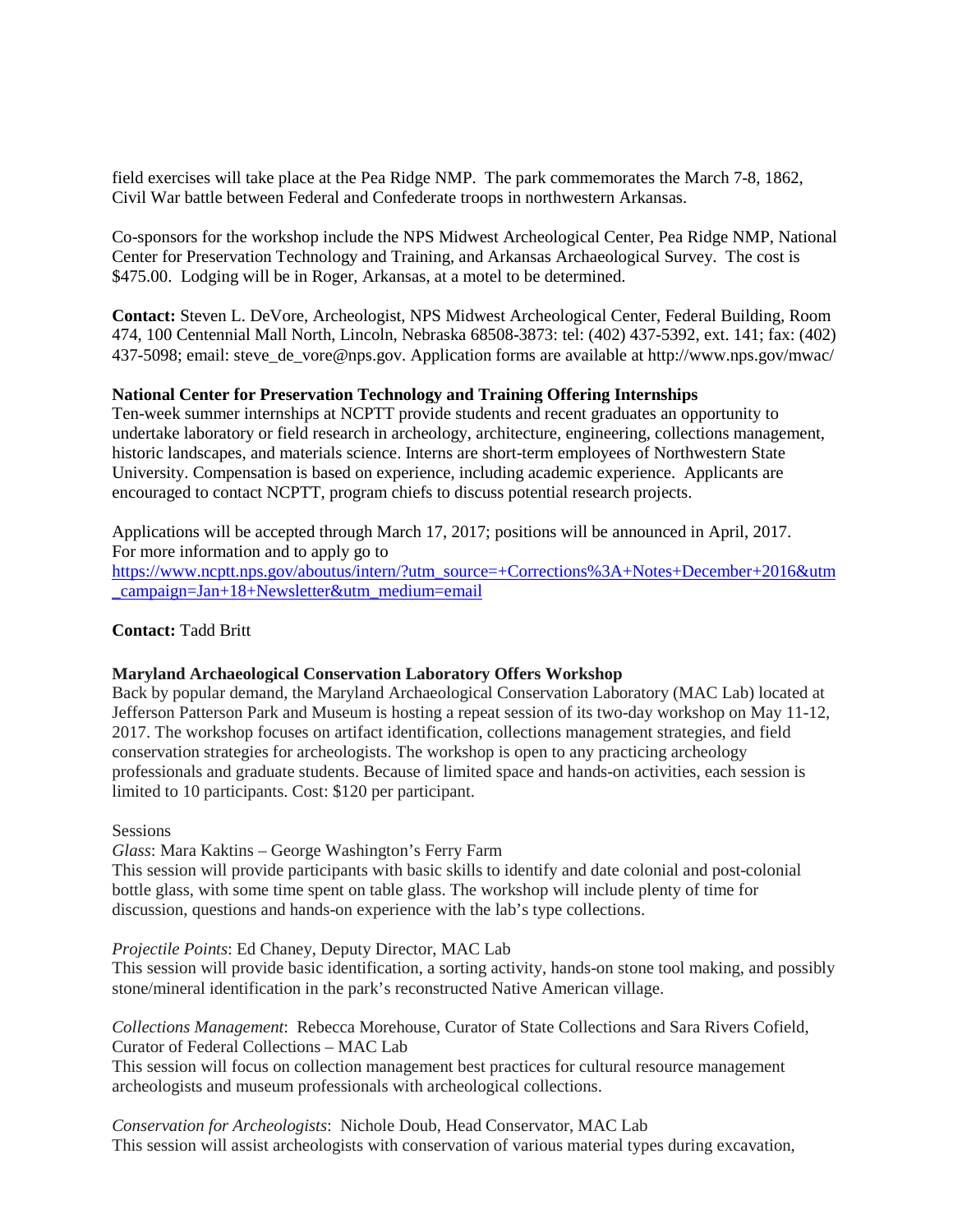including oxygen-free packing techniques. Participants will also be able to x-ray a sample of their personal/institutional collections (the object(s) must fit on an 8x14 inch film), and explore the information that is revealed.

**Contact:** Patricia Samford at [patricia.samford@maryland.gov](mailto:patricia.samford@maryland.gov) or call 410-586-8551.

## **Gloria King Research Fellowship in Archaeology - Application Deadline Extended**

The deadline for the Gloria King Research Fellowship in Archaeology has been extended until March 1, 2017. The Maryland Archaeological Conservation (MAC) Laboratory is accepting applications for the fifth year of the fellowship. The MAC Lab is an archaeological research, conservation, and curation facility located at Jefferson Patterson Park &Museum, the Maryland State Museum of Archaeology. The MAC Lab is a clearinghouse for archeological collections recovered from land-based and underwater projects throughout Maryland and is currently home to 8 million artifacts representing over 12,000 years of human occupation. All collections are available for research, education, and exhibit purposes to students, scholars, museum curators, and educators. The purpose of the fellowship is to encourage research in the collections.

Students, academics, or professionals (employees of the Maryland Historical Trust and St. Mary's College of Maryland are not eligible) may research any subject in Maryland archaeology and must use collections at the MAC Lab. Application includes a 1000 word proposal outlining the problem and the collections in the MAC Lab to be used to address the problem, a curriculum vita, and a letter of recommendation. Applicants are encouraged to contact the lab during proposal preparation to ensure that the lab has appropriate collections. The stipend is \$500 a week, with a minimum two week stay and maximum 5 week stay.

**Contact:** Patricia Samford at [patricia.samford@maryland.gov](mailto:patricia.samford@maryland.gov)

# **SLIGHTLY OFF TOPIC Archaeologies of Hair: The Head and its Grooming in Ancient and Contemporary Societies**

*Edited by Steven P. Ashby*

This collection of short articles represents an original attempt to bring together scholarship that is usually divided along lines of specialization in time, place, method, or discipline. The shared focus of its contributions is on *hair*: more than an infrequently preserved element of human remains, but a widespread (and arguably cross-cultural) symbol of power, of fertility, of identity and the self. Moreover, its care and treatment using various forms of material culture, and its artistic representation in diverse media, offer a unique opportunity to examine the interface between the body and material culture.

Where exceptional taphonomic conditions facilitate the preservation of hair and associated organic material, the result is some of the richest assemblages of human remains and associated material culture in the archaeological record. In contrast, 'everyday' objects associated with haircare are among the most taphonomically robust, frequently encountered and recognizable personal items known to archeologists, and provide us with insight into the making of personal and bodily identities, even in the absence of human remains themselves.